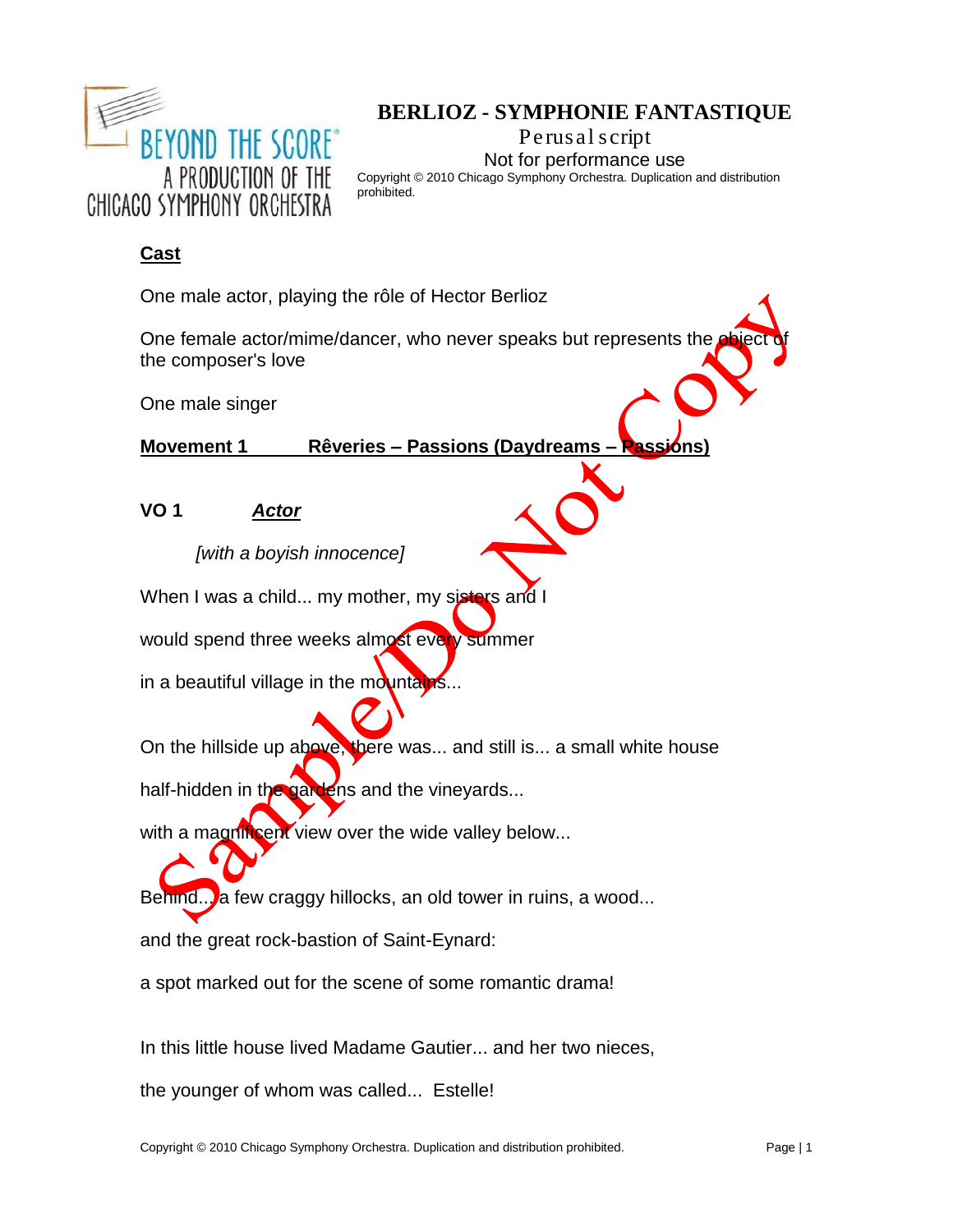Tall, elegant, eighteen years old...

with large smiling eyes, primed for the attack...

and on her feet... little pink dancing shoes.

You may laugh; but though I've forgotten the color of her hair, I still cannot think of her without seeing those little pink shoes!

# *[with rising excitement]*

From the moment I first saw Estelle, I loved her!

Her very name aroused my passion...

Why?

Because it was already familiar from a book...

*[he takes a small and old-looking book]*

*Estelle et Némorin*...

a 'pastoral romance'...

which I discovered in my father's library

and read and re-read at least a hundred times...

especially its many little poems,

whose watery charms then found sweet,

and perfect for inspiring music:

*[he reads, with an appropriate sense of drama]*

"Now I'must leave forever

My gentle homeland... and my friend.

Far from them must I drag out my weary life

In tears... and in regrets!"i

X COP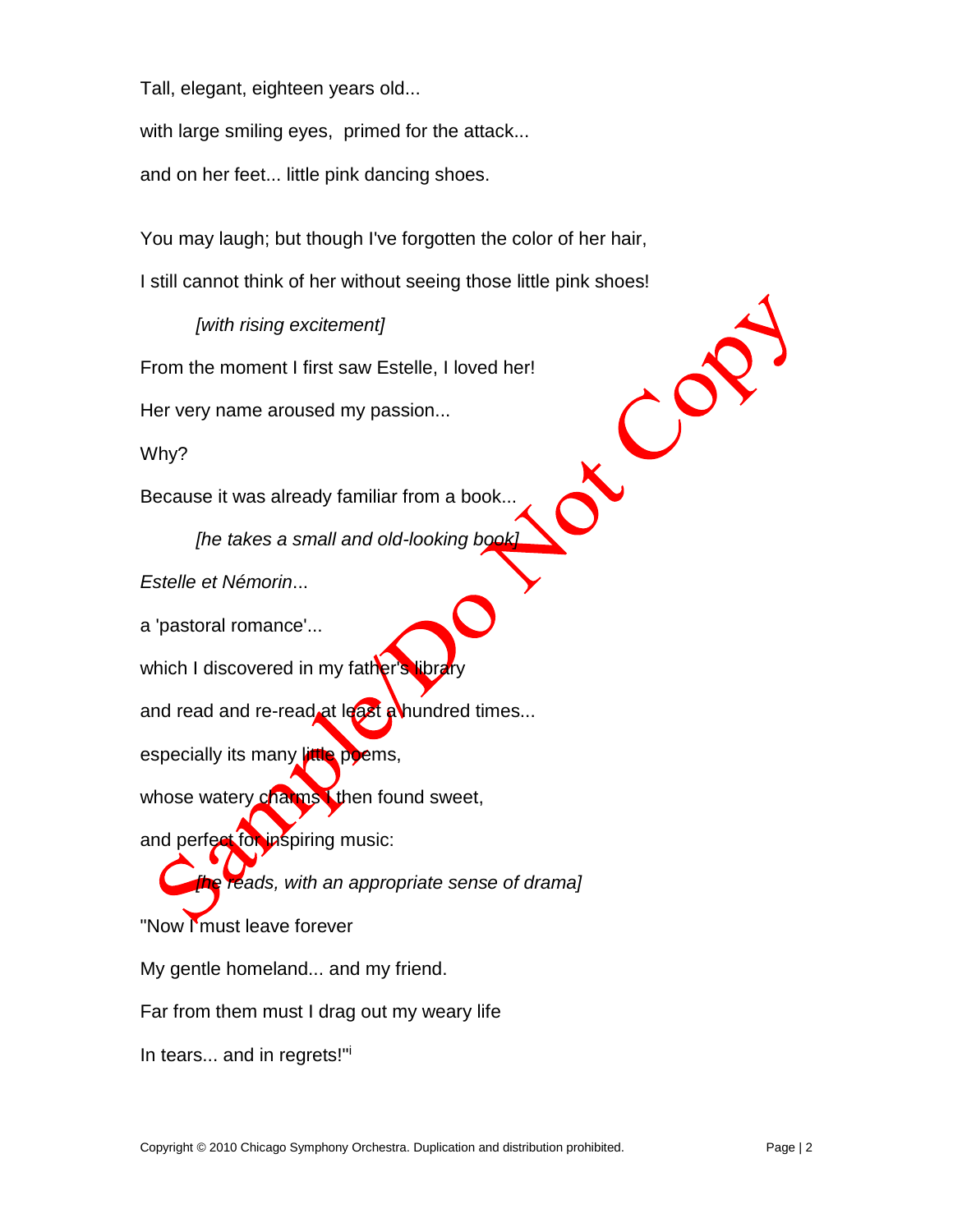#### **ME 1 Song - Chanson de Némorin - for voice and harp 1'30"**

## **VO 2** *Actor*

I was only twelve when I composed that song...

I knew nothing about music... and later, I tore it up...

*[He tears up some manuscript paper]*

But when I began my Fantastic Symphony... years afterwards...

*[indicating the singer and the harp]*

that same melody returned to me...

and presented itself... humbly... to my mind!<sup>ii</sup>

## **ME 2 Opening to end of bar 10 59"**

#### **VO 3** *Actor*

*[interrupting and connecting with the conductor and the orchestra, as though you don't want the audience to hear]*

Maestro... I should warn you... The next few bars are extremely difficult!

I strongly recommend rehearsing them very carefully...

and several times.

I suggest starting with the First and Second violins separately

and then introducing the rest of the orchestra

so you're completely sure of every nuance...<sup>iii</sup>

#### **ME 3 4th beat of bar 16 to downbeat of bar 24 0'27"**

### **VO 4** *Actor*

*[he acknowledges the skill of the musicians, then resumes his story]*

C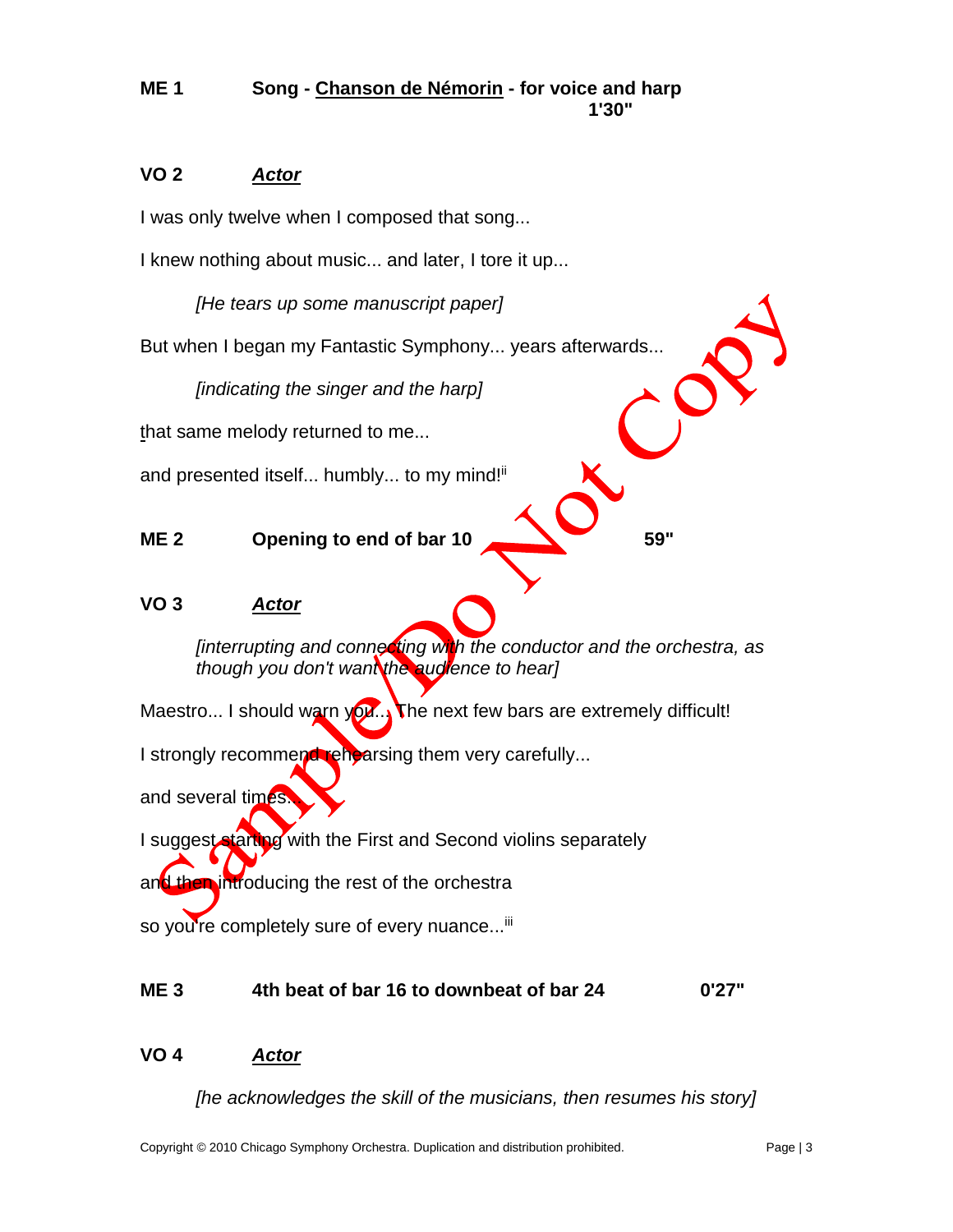When I was eighteen, my father sent me to Paris...

to become a doctor...

*[in outrage]*

A doctor? Study anatomy? Dissect?

Take part in horrifying operations...

Instead of giving myself body and soul to music? $iv$ 

My parents must have been out of their minds!<sup>v</sup>

I was attending the opera almost every night

and I even neglected my course in experimental electricity

A musical ecstacy possessed me!vi

And soon I presented myself to a composition tead

and then enrolled at the Paris Conservatoire

where the Director...

was the cadaverous and basilisk-eyed Luigi Cherubini!ix

At my first examination, he declared my work 'unplayable'...

and disqualified me!<sup>x</sup>

The next year, the committee of judges came within two votes of awarding me first prize...<sup>xi</sup>

One of them even praised my 'very ingenious orchestration'!

Cherubini became so angry that for a moment he could not speak!<sup>xii</sup>

*[mimicking Cherubini's Italian accent, his lisp and his rage]*

"No, no, it's quite untrue.

This alleged triumph of orchestration doesn't exist.

It's just a stupid muddle, it's nonsense!

OS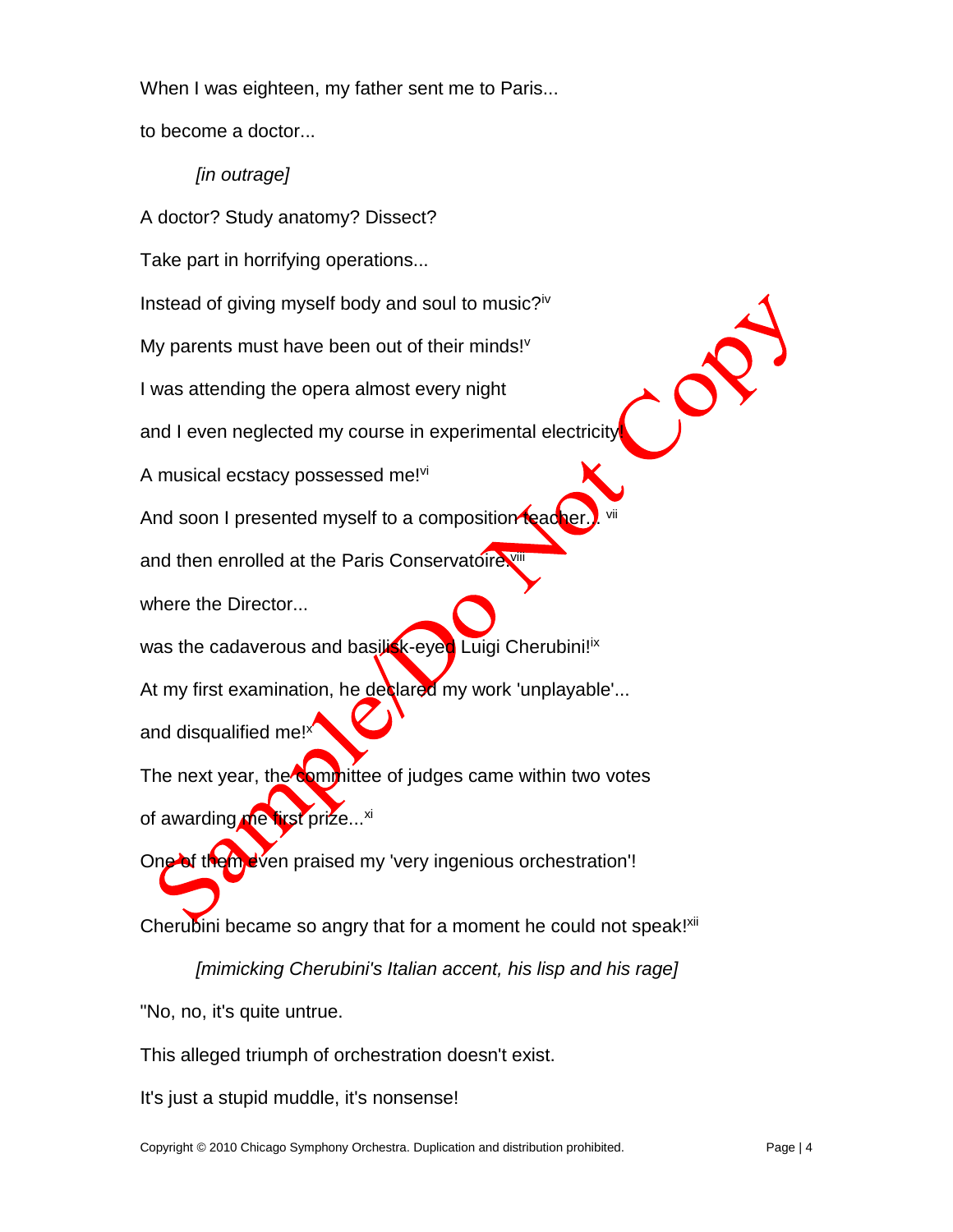If it were played by a symphony orchestra, it would sound...

abominable!"<sup>xiii</sup>

# **ME 4 Cantata 'Herminie', 2 pages 0'18"**

## **VO 5** *Actor*

*[acknowledging the orchestra, and relishing the irony]*

"If it were played by a symphony orchestra"...

*[outraged]*

But Cherubini... and the other judges...

only ever heard it played... appallingly badly... on a miserable piano!<sup>xiv</sup>

How can anyone judge an orchestral score, emasculated in such a fashion?<sup>xv</sup>

*[with the utmost scorn]*

For a true composer, a piano is a guillotine! $x^y$ 

And so that music was forgotten... and put away...

*[with mounting excitement]*

until, once again, I remembered it... when I began my...

*[as though proudly announcing the piece, in a lecturing style]*

"Fantastic Symphony...<sup>xvii</sup>

'Episode from an Artist's Life!'

An instrumental drama without words...

*[explaining himself]*

and because of that,

I consider that some advance explanation is necessary...

like the programme at the opera...

P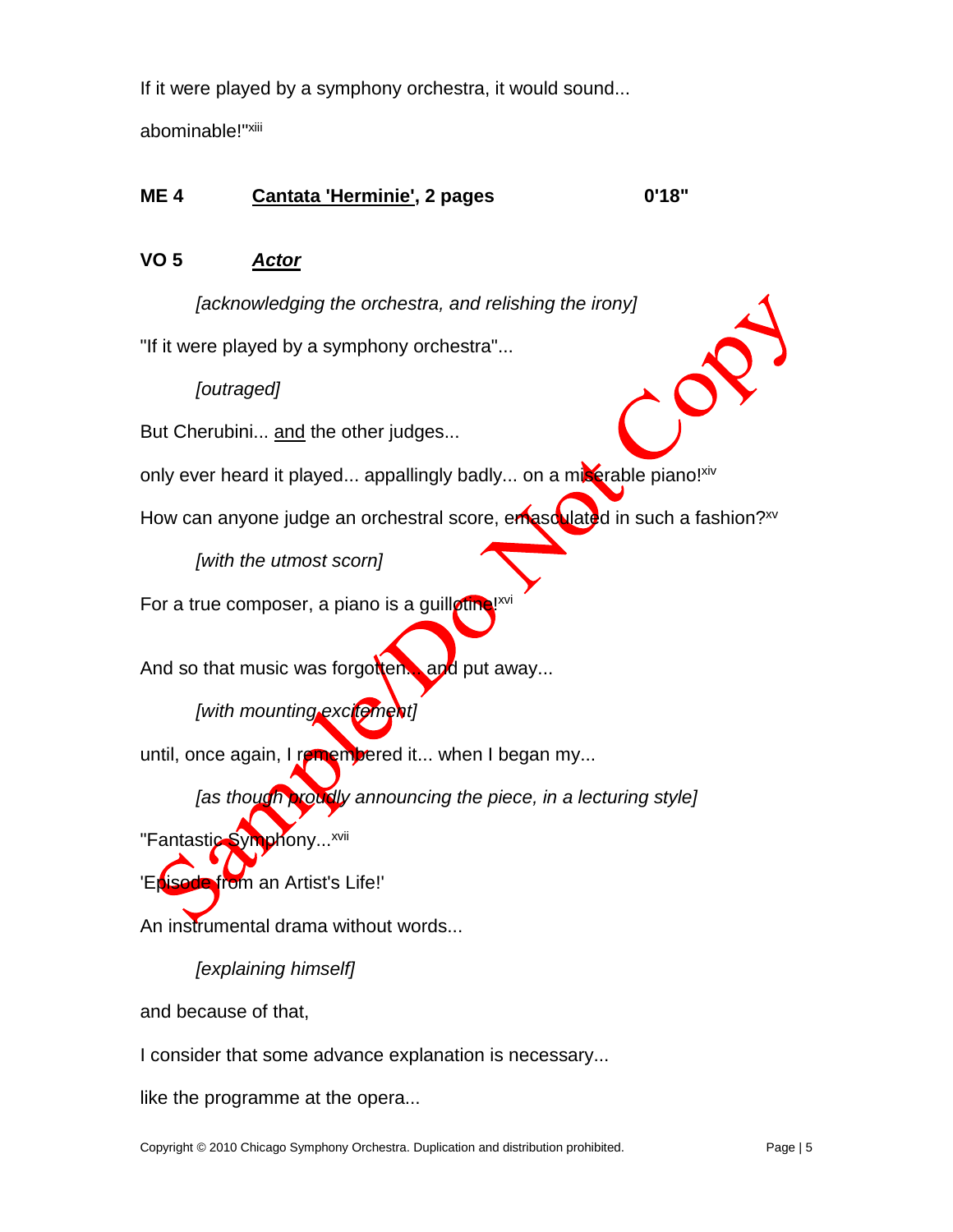*[He reads from his own program note]*

Movement One!

*[The next 2 words are the title of the first movement]* 'Daydreams! Passions!' The composer imagines a young musician who sees for the first time

...a woman!

...the ideal being he has dreamed of for so long!

But by some trick of fancy, she never appears before his mind

except in association with a musical idea... a melody...

*[with the grand manner of one inventing a concept]*

which I call... the *idée fixe*..." xviii

**ME 5 Pickup to bar 72 to downbeat of bar 111 0'47"**

# **VO 6** *Actor*

*[exploring the idea, in response to the music]* My young musician... the hero of my symphony...

is troubled by a sickness of the spirit...

that disease of our time...<sup>xix</sup>

which our most famous writer, Chateaubriand, has called...

*Le vague des passions...*

*[struggling to translate the idiom]*

The uncertainty of the passions'... $^{xx}$ 

*[reading from the book, but with mounting energy]*

"Let me now speak of a condition of the soul...

which, it seems to me, has not yet been well described...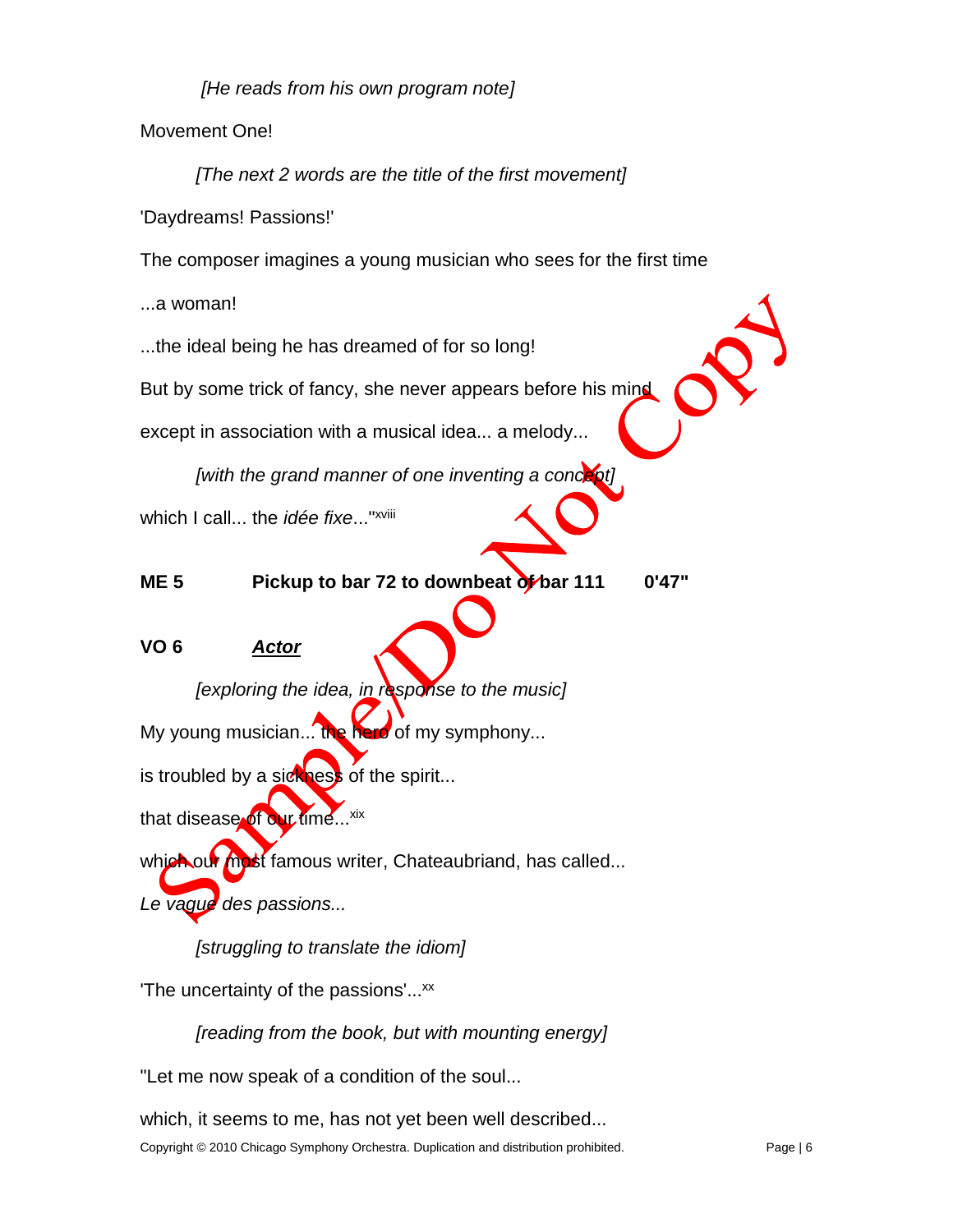I speak of that state when our minds are still young, active, unsullied, but locked up within themselves...

and there seems no object to our lives, no end...

*[Build the melodramatic tension to lead into the music]* And the more that civilisation advances all around us, the more this uncertainty of the passions grows... and we arrive at a situation of the utmost sadness... We have so much before us... so many books that give us knowledge of man and of his feeling but no experience... We feel deceived without ever having known a si We have desires but we have no illusions... *[with huge energy]* Our imaginations are rich, abundant, marvellous... But our lives are poor, dry and disenchanted... *[taking the level down towards the music]* We live in a world of emptiness...... and yet our hearts are filled to overflowing..."<sup>xxi</sup> **ME 6 Bar 198 to bar 228 0'31"**

# **VO 7** *Actor*

*[with huge drama, following the music]*

Now... let me come to the supreme drama of my life.

I shall not tell you of all the sad vicissitudes... only this: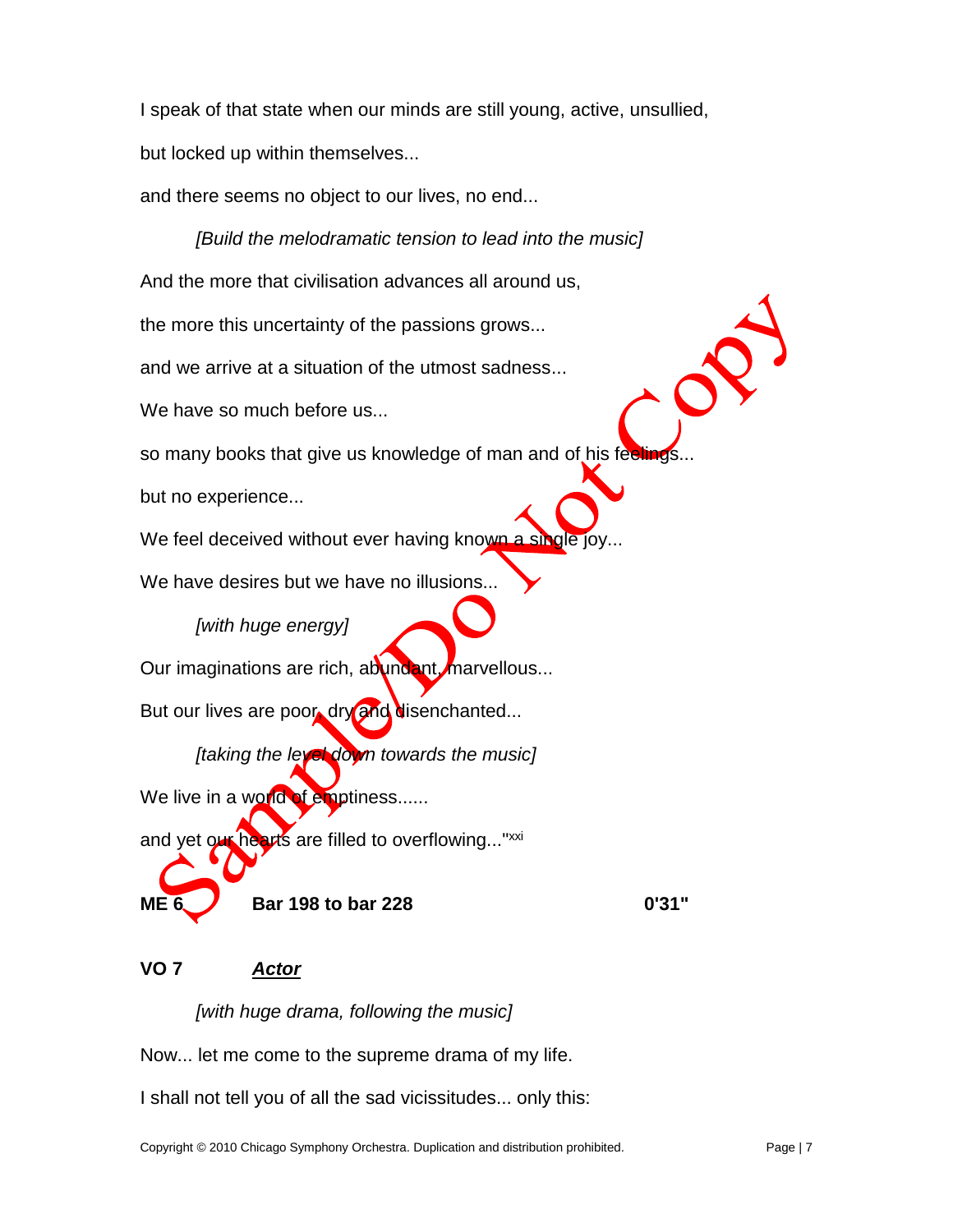One day there arrived in Paris, a company of English actors....

to present... Shakespeare... at the Odéon Theater,

with a repertory of plays then quite unknown in France...

On the 18th of September 1827... along with many of my friends...

I attended the first night...

*[utter wonder]*

of *Hamlet*...

a play that none of us had ever seen before...

There... in the role of Ophelia...

I saw for the first time the actress Harriet Smithsor

*[a muttered aside, suggesting great difficulty]* 

(who five long years later would eventually become my wife...)

*[leaping back to his story with enthusiasm]*

The impression made on my heart and mind by her extraordinary talent...

Nay... her dramatic genius!

was equalled only by the havoc wrought within me

by the poet she so nobly interpreted...<sup>xxii</sup>

Shakespeare, coming upon me unawares, struck me like a thunderbolt... opening before me at a single stroke the whole sublime heaven of art... illuminating it to its remotest depths...

In Shakespeare, I recognised

the meaning of dramatic grandeur... beauty... truth...<sup>xxiii</sup>

**ME 7 Bar 410 to end of bar 450 0'35"**

COP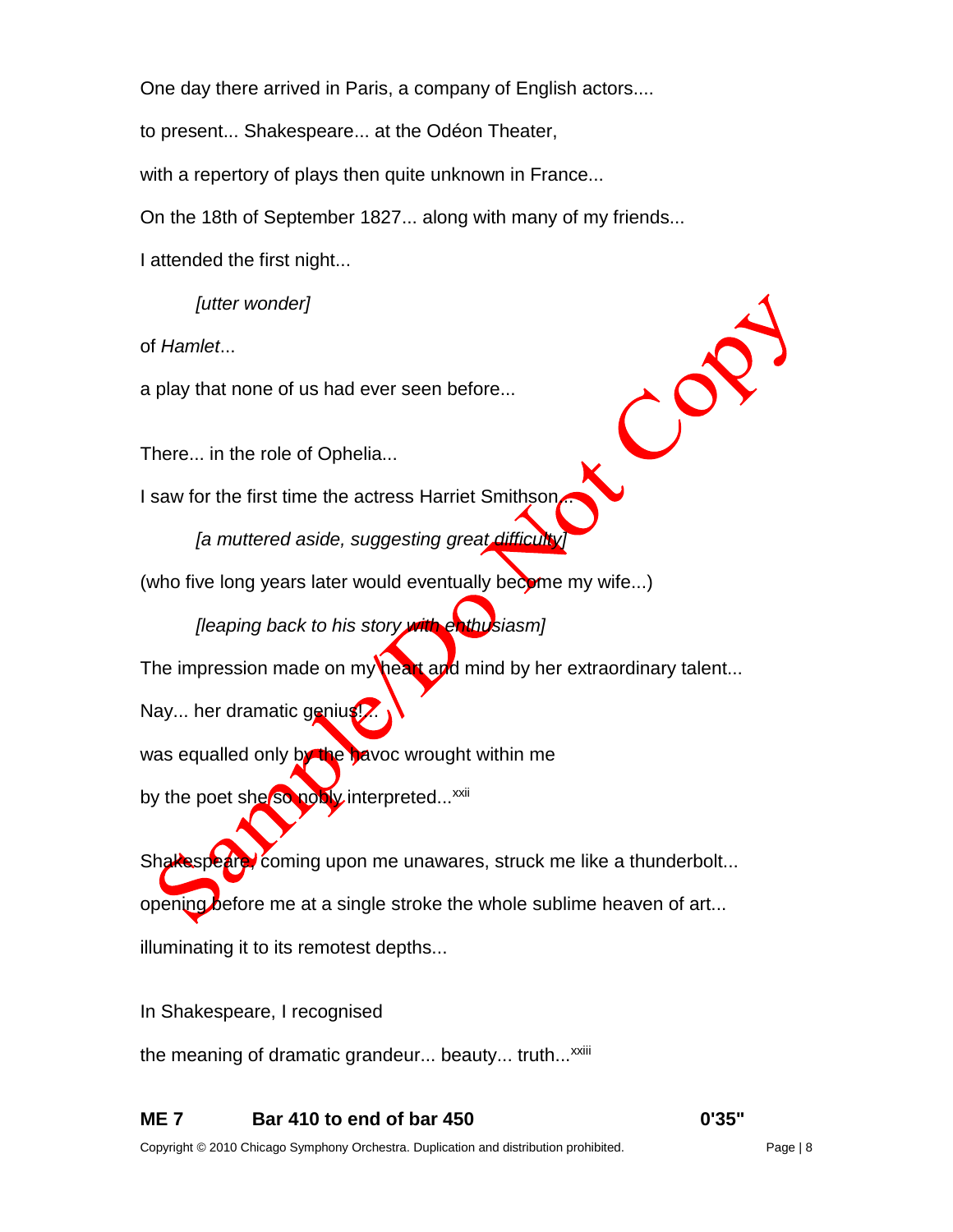# **VO 8** *Actor*

I should add that at that time I spoke not a word of English...

*[wait for any laughter to end, then try and win them over]* It was the power of her acting which so moved me,

the play of her expressions and every detail of her voice and gesture..<sup>xxiv</sup>

**ME 8a Bar 503 to bar 510 0'20"**

### **VO 8a** *Actor*

And now I understood the pitiful narrowness

of the worn-out, academic, cloistered traditions of n

*[with a religious hush - the final words come from the Bible]*

And I saw... I understood... I felt...

that I was alive... and that I must arise and walk... $xxy$ 

**ME 8b Bar 511 to bar 522 0'30"**

**Movement 2 Un bal (A ball)**

**VO 9** *Actor*

The following day... playbills in the streets of Paris

announced the next performance... *Romeo and Juliet*...

I had my free pass, but to make doubly sure,

I rushed to the box office the moment I saw the posters

and I bought myself a ticket!

My fate was sealed!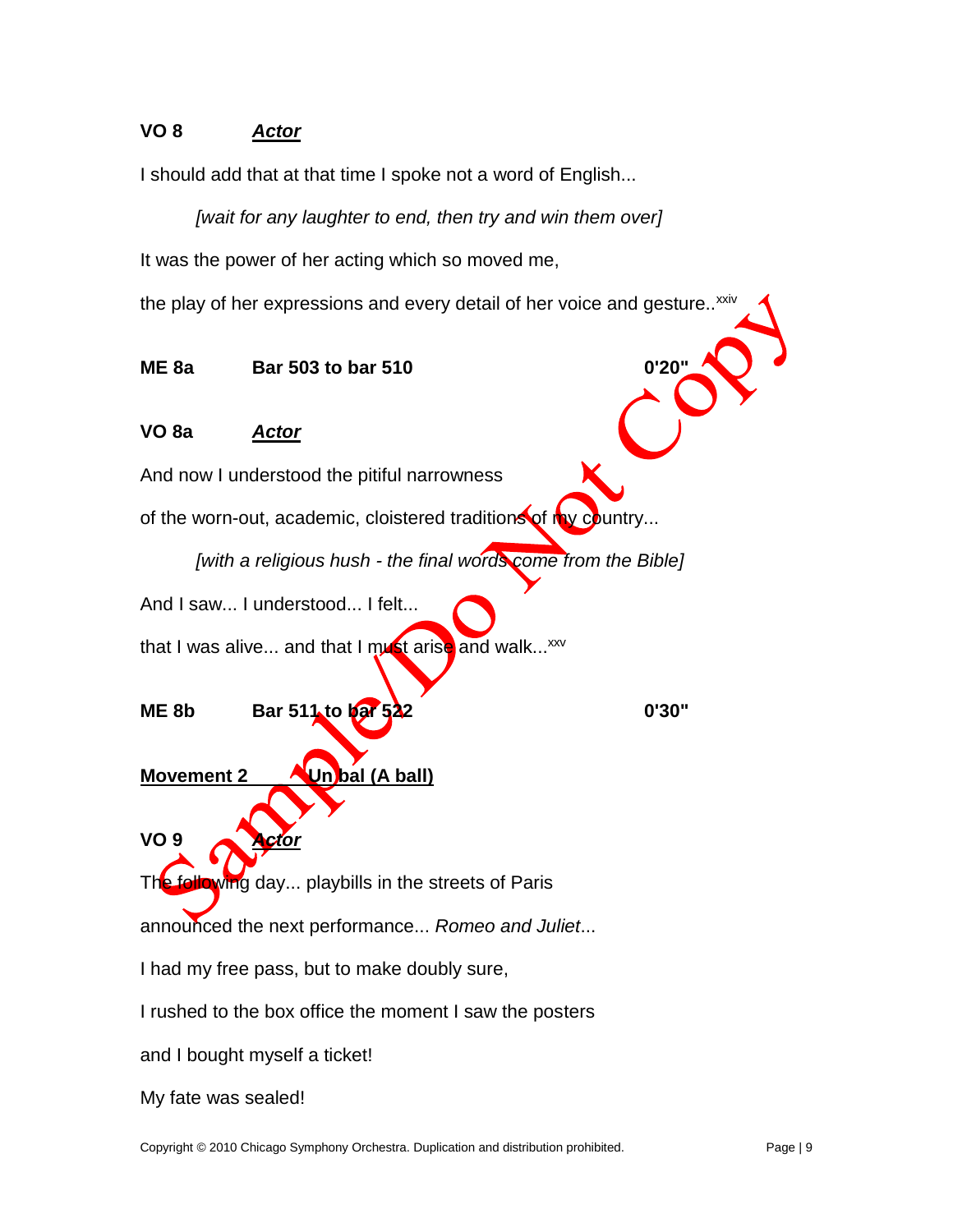## *[he relives the experience]*

After the cruel melancholy of *Hamlet*... the agonizing sorrows, bitter ironies... Denmark's sombre clouds and icy winds... to be exposed to the fiery sun and balmy nights of Italy... to witness the drama of that passion swift as thought... burning as lava, radiant, pure as an angel's glance... *[suddenly hushed, to prepare for the quietness of the music]* I knew that I was lost...<sup>xxvi</sup> **ME 9 From opening to downbeat of bar 36 0'36" VO 10** *Actor [Proudly reading the stage directions, and gesturing to the hall]* The house of Capulet! *[gesturing to the orches* Musicians waiting with their instruments! *[becoming the character]* Capulet himself *[Capulet's speech]* "Gentlemen, welcome! Ladies! Ah ha, my mistresses! Which of you will now deny to dance? You're welcome, gentlemen! Come, musicians, play!"xxvii

**ME 10 Bar 36 to end of bar 53 0'20"**

# **VO 11** *Actor*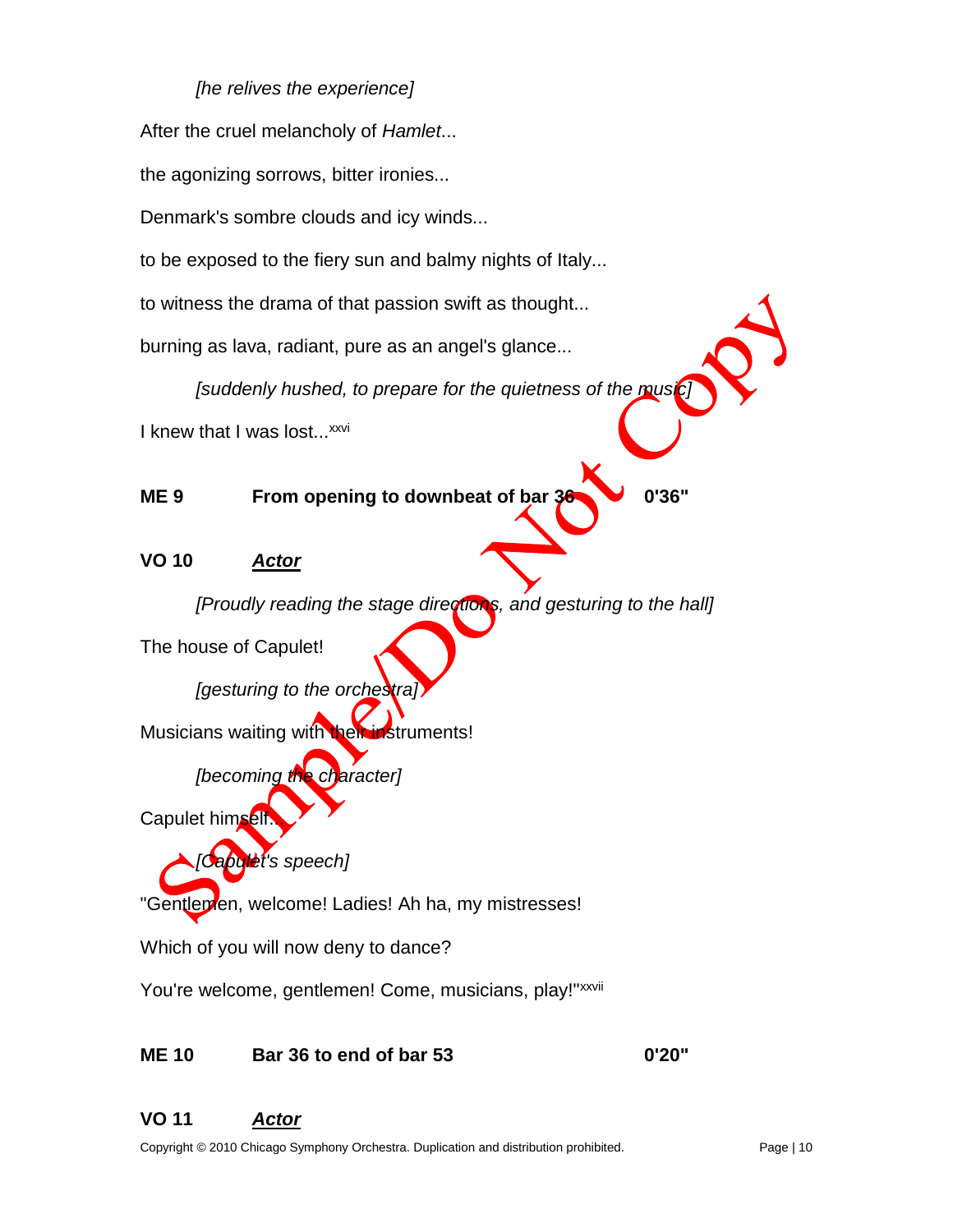#### *[thrilled by his own discovery]*

And in this movement... for the first time in a modern symphony... two harps!

Not one, but two! The more the better!

Notes, chords, arpeggios, thrown across the orchestra...

a sound of utter splendour!<sup>xxviii</sup>

# **ME 11 Bar 54 to downbeat of bar 66**

**VO 12** *Actor*

Recently I read... for the first time in my life...

*Confessions of an English Opium-Eater*....

Listen!

*[with a slight accent, to suggest Thomas De Quincey]* "One cold, damp winter, on the streets of London... I met a young army officer, a friend 'To dissipate your gloomy day<sub>1</sub> reaming', said he, 'this evening I will take you to a ball'. 'A ball?', I shook my head, 'I might as well go to a funeral.'

'A funeral? It's not a concert...', he retorted! It's a darice... in the french style... and with the prettiest girls!'

We entered, and I saw a brilliant gathering.

In my gloomy mood, dressed all in black, my arms folded,

I leaned a while against a pillar at the far end of the room.

I thought: 'Had I only taken opium tonight,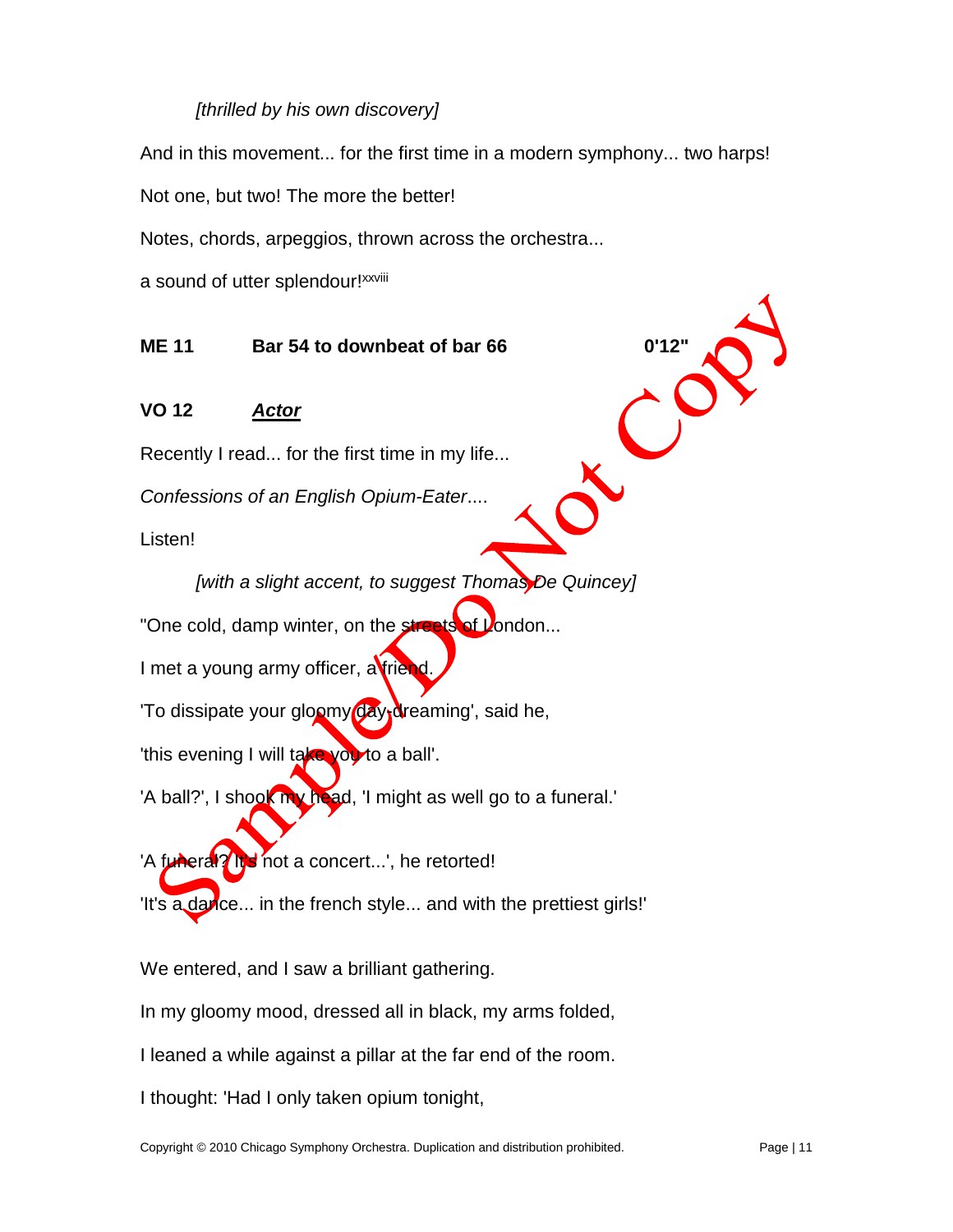I would be enjoying myself far more by now...'

But at that moment a new crowd of guests arrived. I heard the footman shouting out their names and some of their faces were quite beautiful, so I looked up. A Marquis entered, with a woman on his arm, and surrounded by a jostling crowd of younger people. I was seized by a sudden curiosity. But when I stood because of the coiffures and the feathers in my way, I felt a sharp pain in the heart and a tremor from head to foo And I fell back into my chair..."xxix **ME 12 Bar 117 to downbeat of bar 135 0'20"**

#### **VO 13** *Actor*

"It is her, I said to myself! Once more have I seen her!

What exactly I had seen, **Fould not say.** 

All I could find within my memory

was a dress of satin, an ivory complexion, hair as black as ebony,

tresses plaited and lifted fashionably behind the head.

I forced myself to stand again,

but this time I searched vainly for her in the swirling crowd.

Strange vision! Was I mistaken?

Had anyone told me I would find you here, I would have called him mad!

My very soul had passed before my eyes...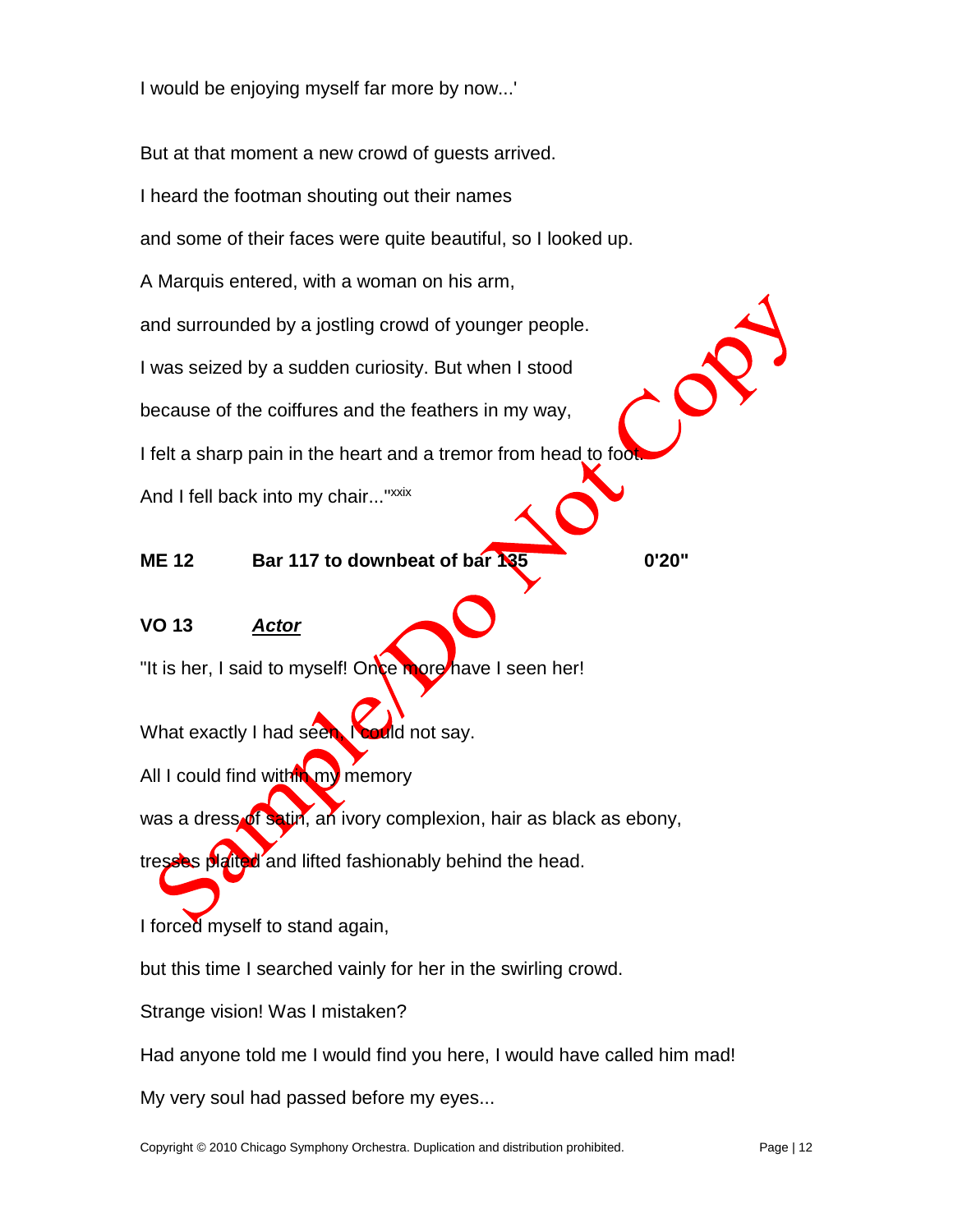but in this moment she was nowhere to be seen,

lost amid the circling throngs of dancers...

And all the while the orchestra grew louder... louder...

and faster and faster!"<sup>xxx</sup>

**ME 13 Bar 256 to end of 307 0'50" Movement 3 Scène aux champs (Scene in the Country) VO 14** *Actor [He returns to the programme of his symphony, thoughtfully]* 'Everywhere the artist goes... the beloved vision appears before him... bringing trouble to his soul...<sup>'xxxi</sup> *[he breaks off]* And that is how it was with me as no doubt you have already recognised all too easily...<sup>xxxii</sup> At first I was in sho but now, for three whole months, xxxiv a feeling of intense and overwhelming sadness struck me down... a nervous illness...<sup>xxxv</sup> And I fell prey to a sorrow from which nothing could distract me...<sup>xxxvi</sup>

I lost my ability to sleep and all my former animation,

all taste for favourite studies, all ability to work.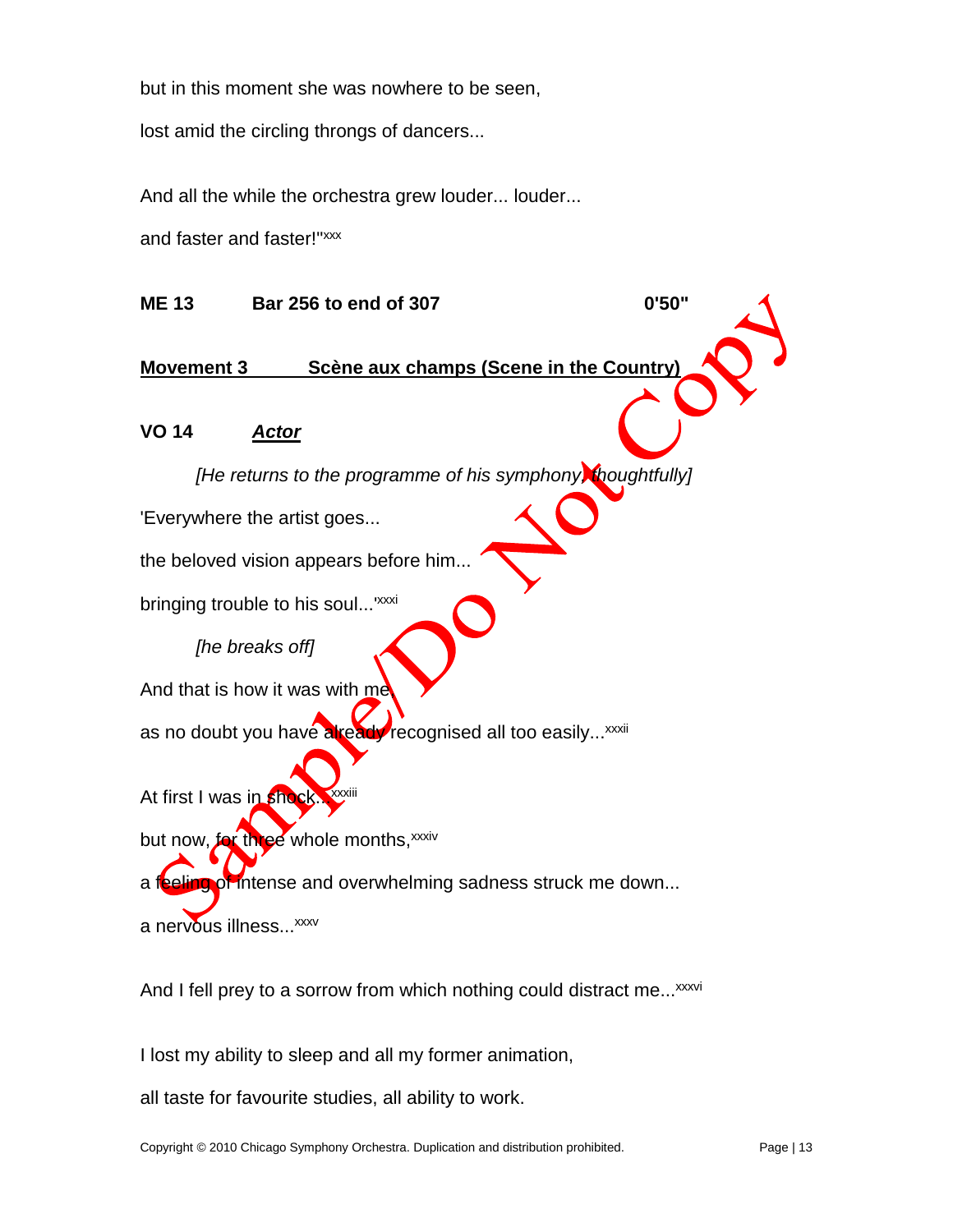*[he begins to move out of the playing area and walk around]* Instead I wandered aimlessly through the streets of Paris and even the neighbouring countryside...

Truly, on very few occasions did I sleep at all, and then it was a deep and death-like slumber brought on by utter physical exhaustion... One night on some sheaves of corn among the stubble... once during daytime in an open field... on another occasion in the snow on the banks of a frozen rive *[he goes back to his programme note]* Movement three... '"Scene in the fields" One evening in the countryside, the artist hears... in the distance... two shepherds playing a *ranz des vaches*...'xxxviii *[he picks up the dictionary and consults it]* 'Ranz des Vaches<sup>xxx</sup> .

A celebrated air among the Swiss, and which their young herdsman *[sic]* play on the bag-pipe, while they keep their herds on the mountains.<sup>'xl</sup>

### **ME 14** *Rousseau - Ranz des vaches***, offstage oboe 1'00"**

### **VO 15** *Actor*

I knew these ancient melodies from my childhood reading...

of all the books in my father's library!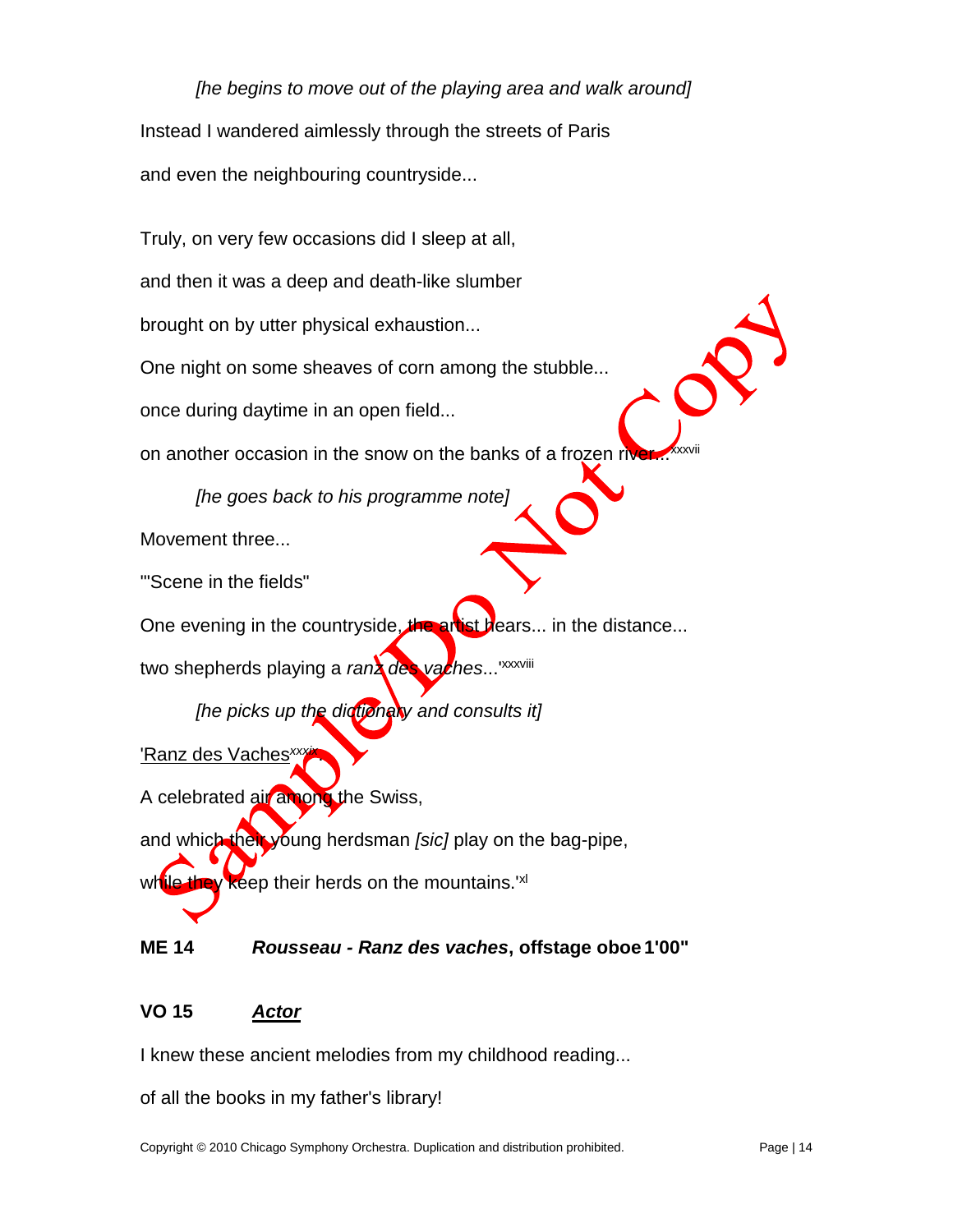### *[he explains]*

Jean-Jacques Rousseau and his Dictionary of Music...

#### *[and then quotes]*

'The above celebrated Air... was so generally beloved among the Swiss,

that it was forbidden to be play'd in their troops under pain of death,

because it made them burst into tears, desert or die, whoever heard it...<sup>'xl</sup>

But where Rousseau had one bagpipe player...

I have two... 'a pastoral dialogue'...

[pointing to the two instruments, one onstage, one of

the voice of a young adolescent... responding to a  $g$ xlii

**ME 15 Opening to end of bar 4 0'30"**

# **VO 16** *Actor*

Offstage... the oboe... that supremely melodic instrument<sup>xliii</sup>... successful equally with accents of joy,

and phrases of sadness and of desolation...<sup>xliv</sup>

Onstage, the English horn... a different timbre... less piercing and more veiled... more serious... melancholy and dreamy...<sup>xlv</sup>

#### **ME 16 Bar 5 to end of bar 9 0'30"**

### **VO 17** *Actor*

The effect of pastoral surroundings...

the duet of the shepherds...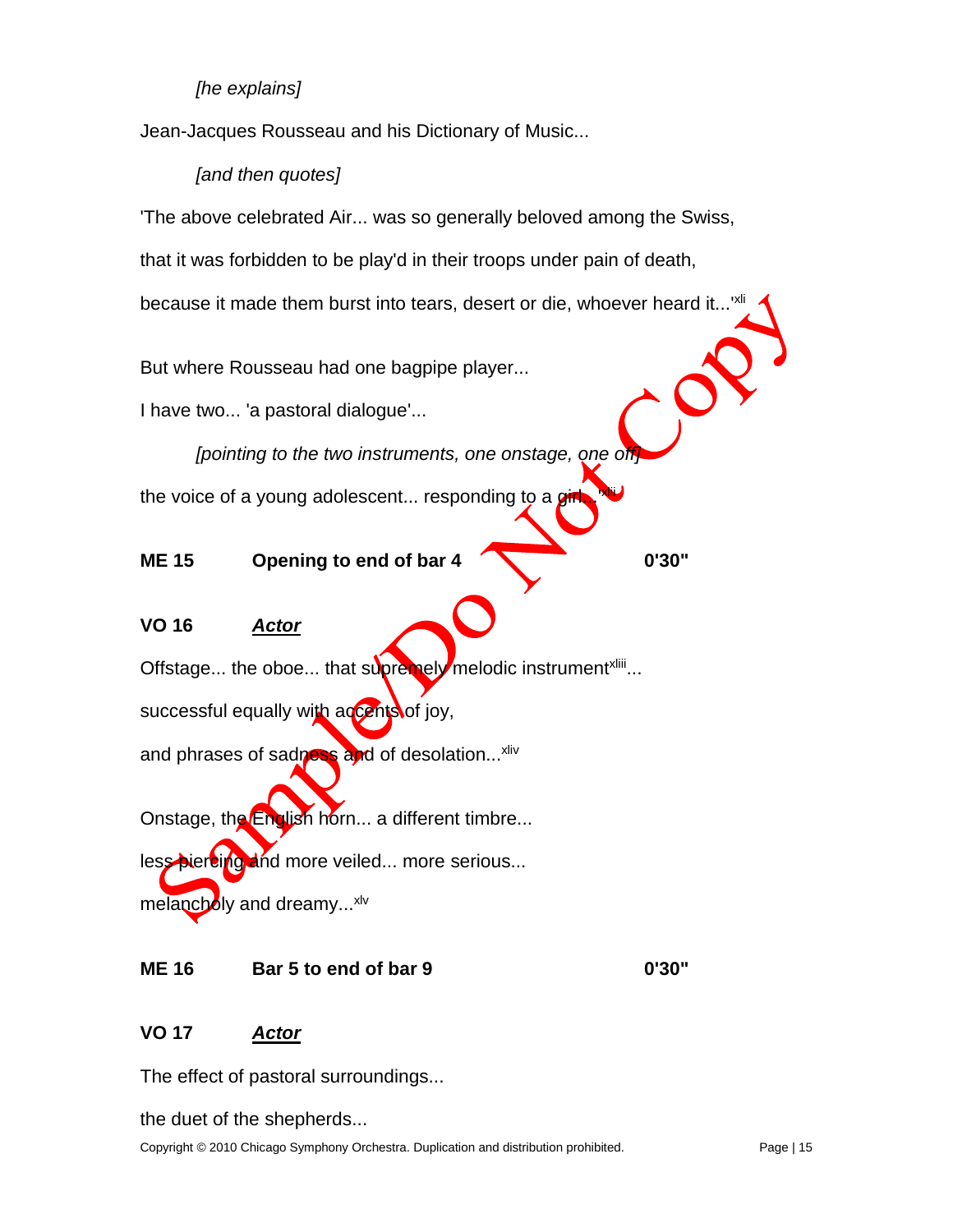the slight rustling of trees stirred gently by the wind...

and certain feelings of hope which sprang up recently within his heart...

all combine to bring to my young artist an unfamiliar peace of mind...<sup>xlvi</sup>

**ME 17 Var 20 to bar 27 0'44"**

# **VO 17a** *Actor*

*[showing us that he knows what the countryside is all about]*

I was born in the countryside...

in the remote provinces of south-east France...

in a very small town on the side of a hill

overlooking a wide, rich plain... green and golder

and in its stillness filled with a sense of dreamlike grandeur...

enhanced by chains of mountains... beyond which, gleaming and far off...

rise the glaciers and towering peaks of the Alps...

Needless to say, I was raised as a child

in the Catholic and Apostolic Church of Rome...

This charming religion (so attractive since it gave up burning people)

was for seven years the whole joy of my life...

Religion and I have long since parted company,

but I retain the most tender memories...

*[organ music begins under his speech]*

especially of my first communion, when... as I blushingly took the sacrament...

a chorus of virginal voices broke into a eucharistic hymn...<sup>xlvii</sup>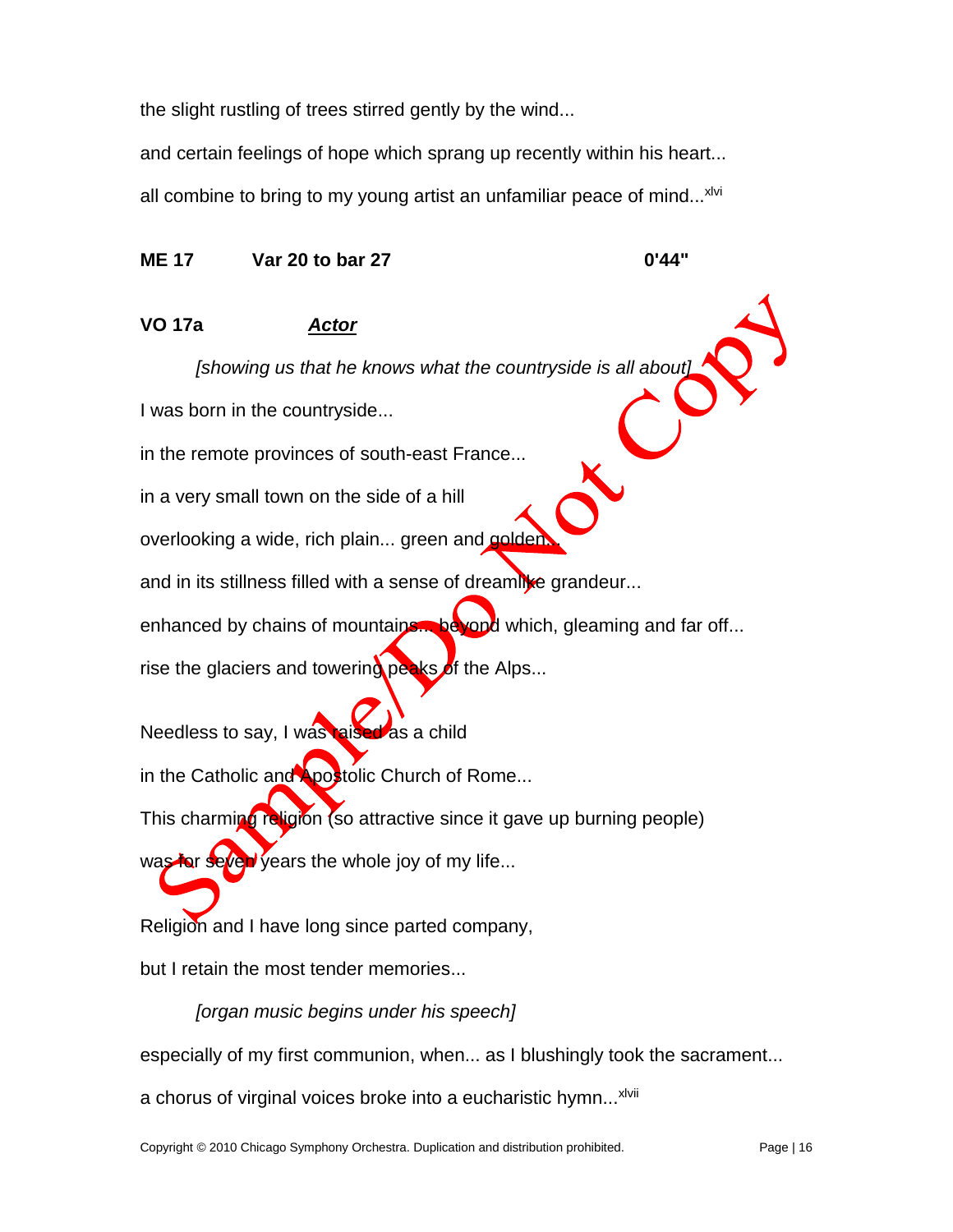## *ME 17a Pre recorded 4 bars of Gratias from Messe solennelle*

### **VO 18** *Actor*

#### *[in ecstasies]*

This was my first musical experience!

And as I listened I thought that I saw heaven open,

a heaven of love and chaste delight!

Such is the magical power of true expression,

the incomparable beauty of melody that comes straight from xlviii

A long time afterwards...

(I was now in my second year in Paris as a student...

a church organist in the city suggested that I write a solemn Mass...

to be performed on the feast  $d$  of the children of his choir...

I enthusiastically agreed...

# *[with great excitement, imagining it]*

I would have an orchestra of one hundred picked musicians...<sup>xlix</sup>

*[in disappointment]*

But when... after a long struggle... I actually heard what I had written...

I could not help seeing how little it was worth...

*[hinting at the next music example]*

And so I burned the score...

keeping only a few fragments... to be used again... l

#### **ME 18 Bar 33 to 4th quarter of bar 36 0'23"**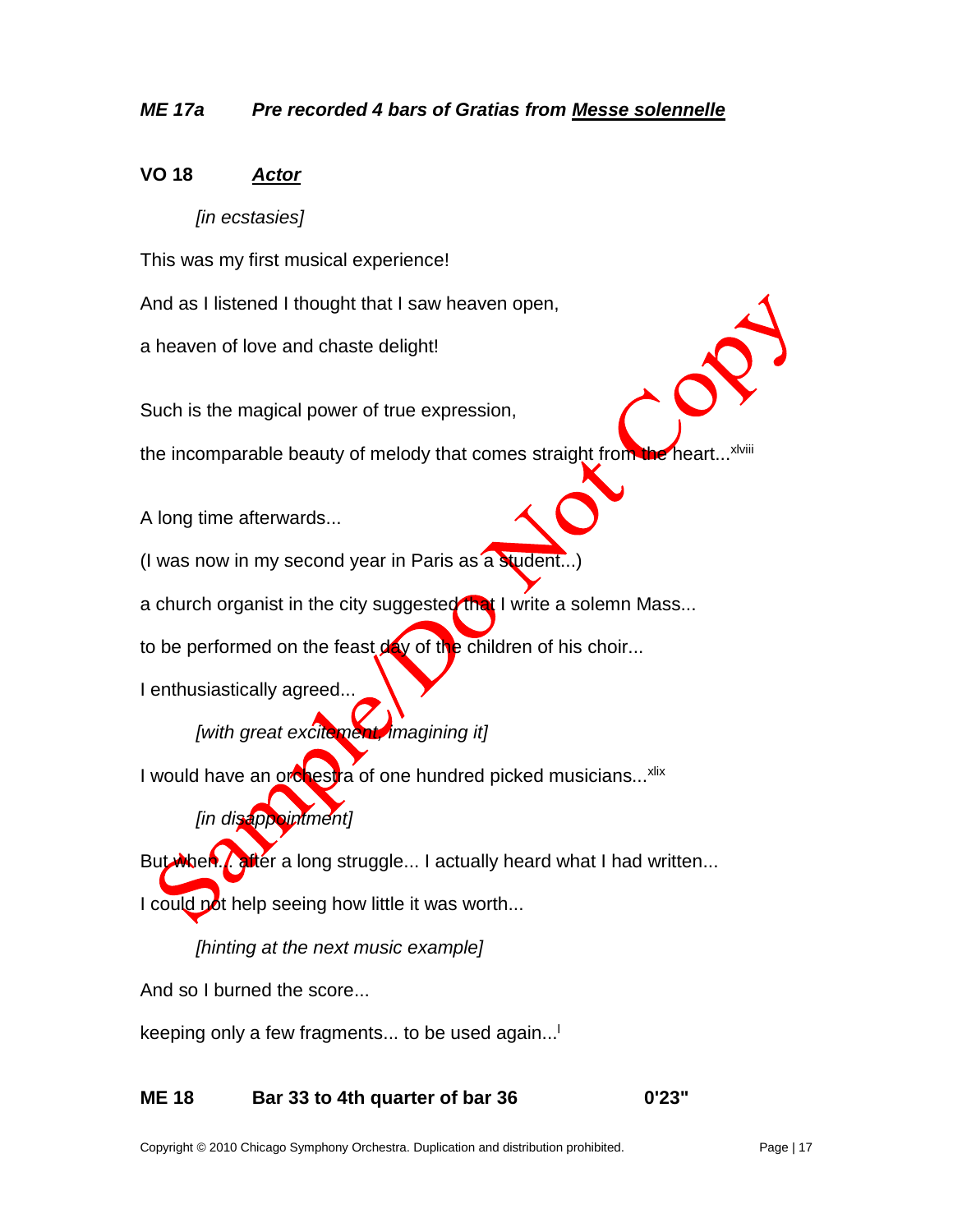## **VO 19** *Actor*

By now... I was thoroughly disheartened...

I was seriously in debt...

and my parents were bombarding me with letters...

threatening to withdraw the modest allowance which was all I had to live on...<sup>If</sup>

 $\mathcal{C}^{\mathbf{C}}$ 

To make economies, I rented a tiny attic room...

and for my meals established an austere regime...

of bread and a few dried prunes or dates...<sup>Iii</sup>

And all the while... ceaseless dreams of Shakespe

and of that actress of pure genius, the 'fair Ophell

who had now become the rage of Paris...

And I could not help contrasting her dazzling reputation with my own miserable obscurity

At last I roused mysel

and resolved that though my name was utterly unknown to her

I would by a supreme effort make it shine

so that even she should catch a glimpse of it.

I would dare to do what no composer in France had ever before attempted...

I would give a concert exclusively of my own works... at the Conservatoire...

Yes, I thought... I will show her: 'I too am a painter'!<sup>liii</sup>

**ME 19 Bar 87 to end of bar 99 0'55"**